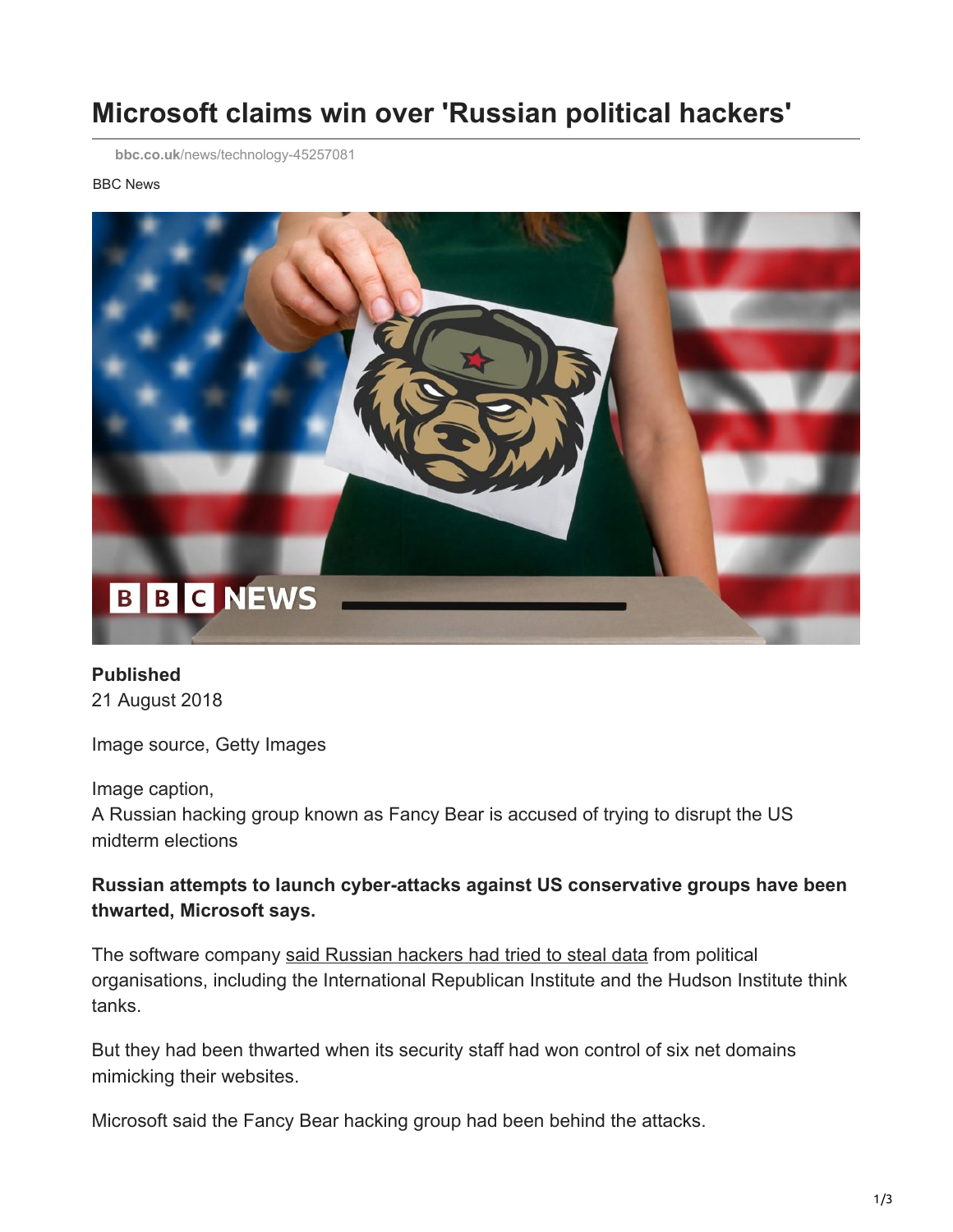## **Domain control**

"We're concerned that these and other attempts pose security threats to a broadening array of groups connected with both American political parties in the run-up to the 2018 elections," Microsoft said in its blog detailing its work.

The thwarted attack was likely the start of a "spear phishing" campaign, said Microsoft. This would involve tricking people into visiting the mimicked domains allowing the Fancy Bear group to see and steal login information that people use.

As well as the two think-tanks, the domains seized were associated with several Senate offices and services. One domain sought to mimic Microsoft's Office 365 online service.

- [Hunt wants 'malign' Russia to face action](https://www.bbc.co.uk/news/uk-politics-45250069)
- [Trump relaxes rules around cyber-attacks](https://www.bbc.co.uk/news/technology-45208776)
- [US accuses Russia of 'pervasive' meddling](https://www.bbc.co.uk/news/world-us-canada-45047138)

Russia has denied Microsoft's allegations that it targeted the right-wing think-tanks.

President Vladimir Putin's spokesman Dmitry Peskov said Moscow was "unaware" of any attempted interference by Russia-linked hackers in the US mid-term elections.

"[Our] reaction is traditional," he told the Interfax news agency. "We are unaware what kind of hackers they refer to, we do not know what this interference entails."

BBC Monitoring reported him as adding: "We do not understand whom exactly it concerns, what the evidence is and what such conclusions are based on. We have no such information."

He said: "We hear confirmation from America that there was no meddling in the election."

## **Spying charges**

The [New York Times suggested](https://www.nytimes.com/2018/08/21/us/politics/russia-cyber-hack.html) that the two think tanks were targeted because they were former supporters of President Trump but were now foes who had called for more sanctions to be imposed on Russia.

The International Republican Institute's directors include Senator John McCain and General HR McMaster who was replaced earlier this year as the White House national security adviser.

IRI president Daniel Twining told the Times that the attacks were consistent with the "campaign of meddling" the Kremlin is known to have indulged in.

Image source, Crowdstrike